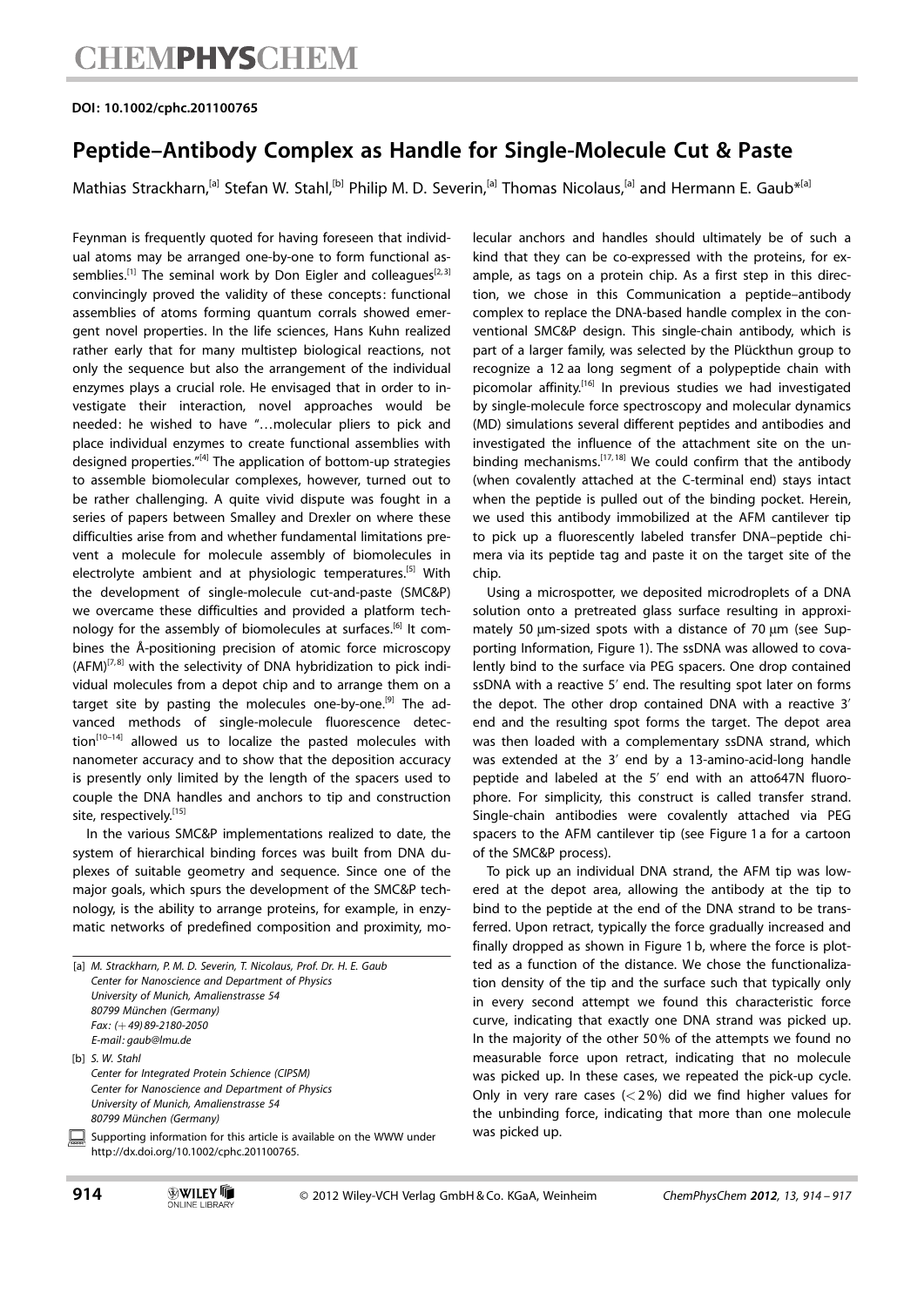### **COMMUNICATIONS**



Figure 1. a) Schematic representation of a typical SMC&P cycle. A singlechain antibody fragment is covalently bound to the cantilever tip. When lowered to the depot area surface, the antibody binds to a peptide at the end of a DNA strand, which is attached to the surface via 40 bp in zipper mode. When the tip is pulled back, the basepairs open up one by one. The transfer construct remains attached to the cantilever and may be transferred to the target area. Here, the cantilever is lowered again such that the DNA part of the construct binds to the DNA target anchor. When the cantilever is retracted, this time the DNA bases are loaded in shear geometry and the antibody–peptide bond yields. The transfer construct remains in the target area and the cantilever can be used for the next transfer cycle again. b,c) Force-distance graphs of typical rupture events in the depot (b) and target (c) areas.

The AFM tip was now moved to a chosen position in the target area and gradually lowered, allowing the transfer strand to hybridize to the target DNA. Upon retract again, the forceversus-distance curve was recorded. A typical example is given in Figure 1 c. As can be seen, the force peaks at a much higher value, typically at 40 pN. Since this value is much lower than the force required to break the DNA shear bond, we conclude with a high certainty that the transfer DNA was deposited in the target area. Details of the probabilities for the rupture of bonds in series are given elsewhere.<sup>[19]</sup>

To corroborate that the force required to unzip the anchor duplex is lower than the binding force of the peptide–antibody complex and that the latter is lower than the force required to unbind the DNA duplex in shear geometry we investigated the bond strength of the three complexes in a separate series of experiments. Since unbinding forces depend in a firstorder approximation given by the Bell–Evans model on the logarithm of the force loading rate, $[20]$  we varied the latter by one and a half orders of magnitude. The result is depicted in Figure 2. For the lowest curve, the unbinding force of the depot–transfer duplex was measured under conditions where both were covalently attached to tip and sample surface via PEG spacers. Note that the depot strand was attached at its 5' end and the transfer strand was attached at the 3' end, mimicking the geometry during pickup. For the red curve, the peptide was attached to the sample surface, allowing the antibody,



Figure 2. Dependency of the mean rupture force on the pulling speed. The mean rupture force for opening the 40 bp DNA in shear geometry is nearly 60 pN. The mean rupture force of the peptide–antibody complex is significantly lower than that of the DNA in shear geometry and shows a logarithmic dependence on the loading rate. The 40 bp DNA in unzip geometry opens at a mean rupture force of around 20 pN. Error bars depict fitting errors from fitting the force distributions. Highlighted is the pulling speed chosen for the deposition process.

which was covalently attached to the tip, to bind the peptide in exactly the same geometry as during pick up. As can be seen, both lines differ drastically in their slopes, but more important for the issues discussed here, the force required to unzip the two DNA strands is significantly lower than that required to break the peptide–antibody bond for the entire range of pulling speeds. Since the curve of the antibody–peptide complex lies significantly below the curve recorded for the DNA duplex in shear geometry (note that the target strand was now attached with the 3' end to the surface), it is predominantly the peptide–antibody complex that ruptures in the deposition process. From this graph we chose the optimum pulling speed window around 200 nm  $sec^{-1}$  for the SMC&P experiments described below.

In parallel to the SMC&P experiments, we followed the deposition process of the individual molecules microscopically in total internal fluorescence excitation. Details of the device are given elsewhere, $[21]$  but it is important to note that the custom-built combined AFM–TIRF microscope was optimized for vibrational stability, which is essential to avoid the coupling of mechanical noise into the AFM via the immersion fluid required for high NA optical microscopy. Figure 3 a shows a micrograph taken at the beginning of the deposition process in the target region. In Figure 3 b the left image shows the scattered light from the tip and the emission of the fluorophore. The second image depicts the same spot after the tip has left the evanescent zone, leaving only the deposited fluorophore visible (a movie of this process is provided in the Supporting Information). With standard techniques, the position of this fluorophore was then determined with an accuracy of 1.4 nm.

After the deposition of the transfer strand in the target area, the tip is again in its original state and therefore ready to pick up another transfer strand from the storage area. Since the antibody–peptide bond is reversible, this pick-up and deposit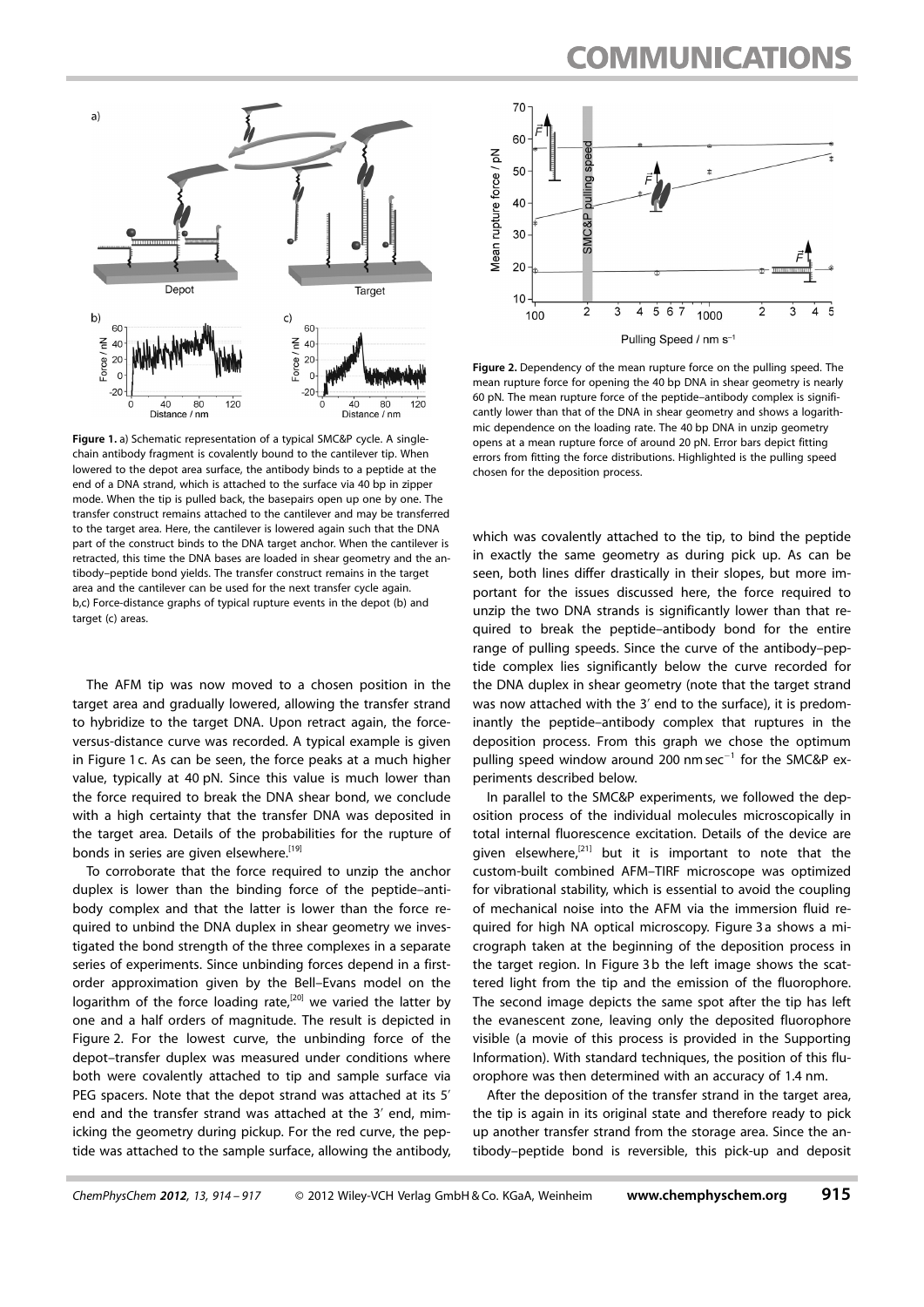## **TEMPHYSCHEM**



Figure 3. Deposition of a single DNA–peptide construct. The loaded cantilever is lowered towards the target area, where the DNA–peptide construct is deposited, when the lever is withdrawn. a) Fluorescence timetrace and b) cartoon of the process. When the cantilever enters the evanescent field of the TIR illumination, fluorescence from the dye-labeled construct and scattered light from the cantilever tip contribute to the signal, whereas after retraction of the cantilever, only fluorescence of the dye molecule is measured. No signal is measured after photobleaching of the dye.

or—in other words—molecular cut-and-paste process may be carried out for many cycles, allowing one molecule after the other to be transferred, unless damage to the antibody occurs during the forced unbinding of the antibody–peptide complex. To demonstrate that the antibody–peptide complex is robust and very well suited as handle complex at the AFM tip, we as-



Figure 4. The robustness of the SMC&P process is demonstrated by the molecule-by-molecule assembly of a microscopic pattern showing a cantilever and an antibody. The pattern is assembled from approximately 600 molecules.

sembled the molecular pattern depicted in Figure 4 from approximately 600 transfer strands in a molecule-by-molecule copy-and-paste process. This convincingly demonstrates that the hierarchical force system, which is a prerequisite for SMC&P, may well be realized based on peptides or protein modules for anchor and/or handle groups. One may as well envisage covalent or organometallic coupling schemes<sup>[22, 23]</sup> or even external modulation of the interaction forces by externally controlled Coulomb interactions<sup>[24]</sup> to expand the toolbox for single-molecule assembly.

### Experimental Section

All measurements described in the manuscript were carried out with a custom-designed combined AFM/TIRF microscope described in detail elsewhere.[21] We provide a detailed description of AFM measurements, TIRF microscopy, single-chain antibody fragment preparation, peptide synthesis, surface preparation, microstructuring with a microplotter, and oligomer sequences in the Supporting Information.

### Acknowledgements

This work was supported by the Volkswagen foundation, the Nano Initative Munich and the German Science Foundation (SFB 863).

Keywords: biophysics · nanostructures · scanning probe microscopy · single-molecule studies · TIRF microscopy

- [1] R. P. Feynman, *Eng Sci* 1960, 23, 22 36.
- [2] M. F. Crommie, C. P. Lutz, D. M. Eigler, [Science](http://dx.doi.org/10.1126/science.262.5131.218) 1993, 262[, 218 20.](http://dx.doi.org/10.1126/science.262.5131.218)
- [3] T. A. Jung, R. R. Schlittler, J. K. Gimzewski, H. Tang, C. Joachim, [Science](http://dx.doi.org/10.1126/science.271.5246.181) [1996](http://dx.doi.org/10.1126/science.271.5246.181), 271[, 181 – 184.](http://dx.doi.org/10.1126/science.271.5246.181)
- [4] H. Kuhn, Verhandlungen der Schweizerischen Naturforschenden Gesellschaft 1965, 245 – 266.
- [5] R. Baum, Chem. Eng. News 2003, 81, 37 42.
- [6] S. K. Kufer, E. M. Puchner, H. Gumpp, T. Liedl, H. E. Gaub, [Science](http://dx.doi.org/10.1126/science.1151424) 2008, 319[, 594 – 6.](http://dx.doi.org/10.1126/science.1151424)
- [7] G. Binnig, C. F. Quate, C. Gerber, *[Phys. Rev. Lett.](http://dx.doi.org/10.1103/PhysRevLett.56.930)* 1986, 56, 930-933.
- [8] B. Drake, C. B. Prater, A. L. Weisenhorn, S. A. C. Gould, T. R. Albrecht, C. F. Quate, D. S. Cannell, H. G. Hansma, P. K. Hansma, [Science](http://dx.doi.org/10.1126/science.2928794) 1989, 243, [1586 – 1589](http://dx.doi.org/10.1126/science.2928794).
- [9] E. M. Puchner, S. K. Kufer, M. Strackharn, S. W. Stahl, H. E. Gaub, [Nano](http://dx.doi.org/10.1021/nl8018627) Lett. 2008, 8, 3692-5.
- [10] W. E. Moerner, L. Kador, [Phys. Rev. Lett.](http://dx.doi.org/10.1103/PhysRevLett.62.2535) 1989, 62, 2535 2538.
- [11] T. Schmidt, G. J. Schutz, W. Baumgartner, H. J. Gruber, H. Schindler, [Proc.](http://dx.doi.org/10.1073/pnas.93.7.2926) [Natl. Acad. Sci. USA](http://dx.doi.org/10.1073/pnas.93.7.2926) 1996, 93, 2926 – 9.
- [12] R. D. Vale, T. Funatsu, D. W. Pierce, L. Romberg, Y. Harada, T. Yanagida, [Nature](http://dx.doi.org/10.1038/380451a0) 1996, 380[, 451 – 3.](http://dx.doi.org/10.1038/380451a0)
- [13] A. Zurner, J. Kirstein, M. Doblinger, C. Bräuchle, T. Bein, Nature 2007, 450, 705 – 8.
- [14] G. Seisenberger, M. U. Ried, T. Endress, H. Buning, M. Hallek, C. Bräuchle, [Science](http://dx.doi.org/10.1126/science.1064103) 2001, 294[, 1929 – 32](http://dx.doi.org/10.1126/science.1064103).
- [15] S. K. Kufer, M. Strackharn, S. W. Stahl, H. Gumpp, E. M. Puchner, H. E. Gaub, [Nat Nanotechnol](http://dx.doi.org/10.1038/nnano.2008.333) 2009, 4, 45 – 9.
- [16] C. Zahnd, S. Spinelli, B. Luginbuhl, P. Amstutz, C. Cambillau, A. Pluckthun, [J Biol Chem.](http://dx.doi.org/10.1074/jbc.M309169200) 2004, 279, 18870 – 7.
- [17] J. Morfill, J. Neumann, K. Blank, U. Steinbach, E. M. Puchner, K. E. Gottschalk, H. E. Gaub, [J. Mol. Biol.](http://dx.doi.org/10.1016/j.jmb.2008.06.065) 2008, 381, 1253 – 66.
- [18] J. Morfill, K. Blank, C. Zahnd, B. Luginbuhl, F. Kuhner, K. E. Gottschalk, A. Pluckthun, H. E. Gaub, [Biophys. J.](http://dx.doi.org/10.1529/biophysj.107.112532) 2007, 93[, 3583 – 90.](http://dx.doi.org/10.1529/biophysj.107.112532)
- [19] G. Neuert, C. H. Albrecht, H. E. Gaub, [Biophys. J.](http://dx.doi.org/10.1529/biophysj.106.100511) 2007, 93, 1215-23.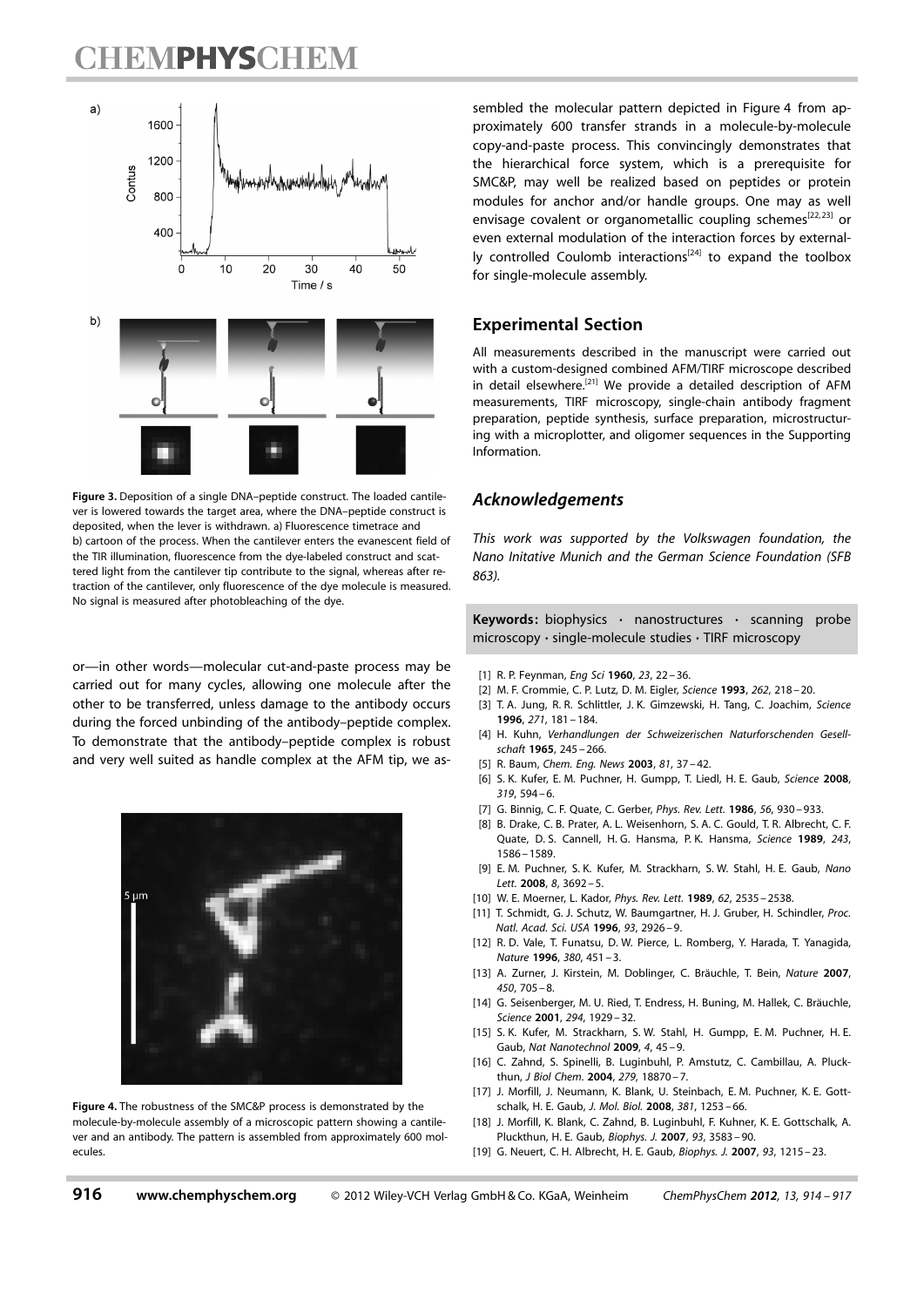# **COMMUNICATIONS**

- [20] F. Kühner, H. E. Gaub, [Polymer](http://dx.doi.org/10.1016/j.polymer.2005.12.090) 2006, 47, 2555 2563.
- [21] H. Gumpp, S. W. Stahl, M. Strackharn, E. M. Puchner, H. E. Gaub, [Rev. Sci.](http://dx.doi.org/10.1063/1.3148224)
- Instrum. 2009, 80[, 063704](http://dx.doi.org/10.1063/1.3148224). [22] B. M. Gaub, C. Kaul, J. L. Zimmermann, T. Carell, H. E. Gaub, [Nanotechnol](http://dx.doi.org/10.1088/0957-4484/20/43/434002)ogy 2009, 20[, 434002.](http://dx.doi.org/10.1088/0957-4484/20/43/434002)
- [23] P. Knochel, S. Z. Zimdars, S. X. M. du Jourdin, F. Crestey, T. Carell, Org. Lett. 2011, 13, 792 – 795.
- [24] M. Erdmann, R. David, A. R. Fornof, H. E. Gaub, [Nat. Chem.](http://dx.doi.org/10.1038/nchem.722) 2010, 2, 745 -[9](http://dx.doi.org/10.1038/nchem.722).

Received: September 29, 2011 Published online on December 19, 2011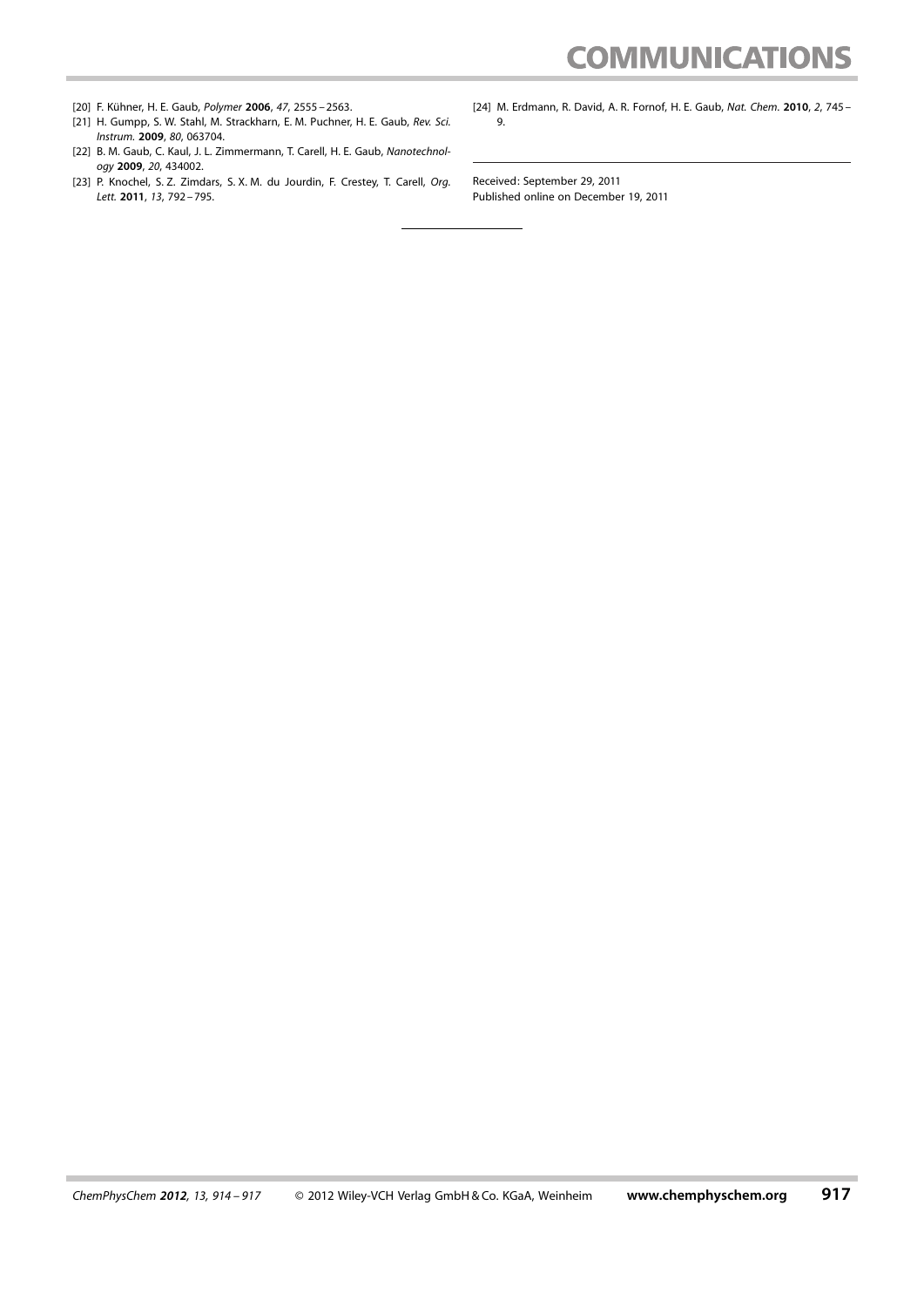# **CHEMPHYSCHEM**

# Supporting Information

© Copyright Wiley-VCH Verlag GmbH & Co. KGaA, 69451 Weinheim, 2012

### Peptide–Antibody Complex as Handle for Single-Molecule Cut & Paste

Mathias Strackharn,<sup>[a]</sup> Stefan W. Stahl,<sup>[b]</sup> Philip M. D. Severin,<sup>[a]</sup> Thomas Nicolaus,<sup>[a]</sup> and Hermann E. Gaub<sup>\*[a]</sup>

cphc\_201100765\_sm\_miscellaneous\_information.pdf cphc\_201100765\_sm\_2.avi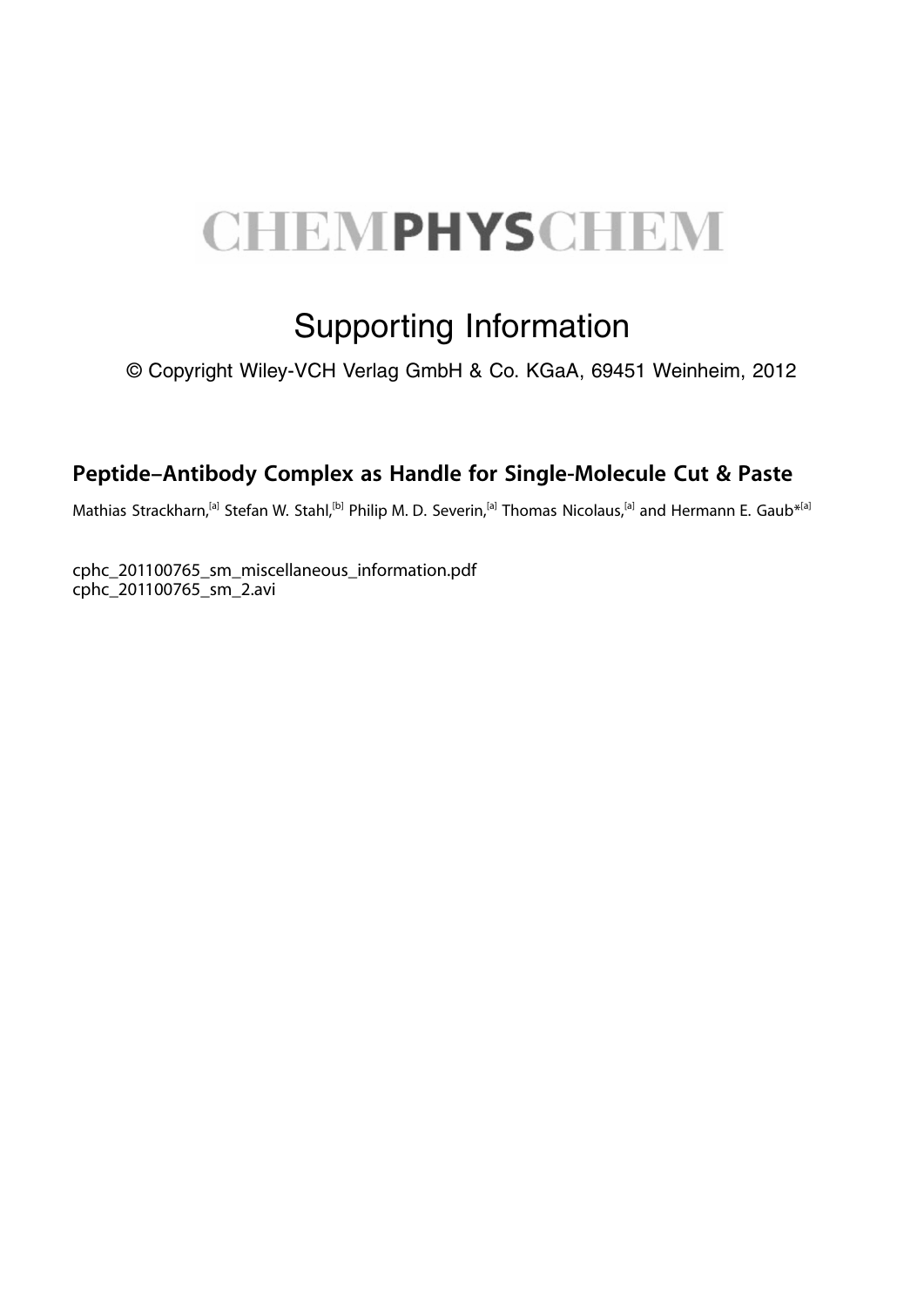### **Supplementary Information**

### **Peptide:Antibody Complex as Handle for Single-Molecule Cut & Paste**

 $\mathbf{Mathias\ Strackharn^{1,*},\ Stefan\ W.\ Stahl^{1,2},\ Philip\ M.\ D.\ Severin^{1}\ Thomas\ Nicolas^{1},}% \begin{equation} \left\vert \mathbf{Sim}\right\rangle \geq\mathbf{Sim}^{1}.\ \left\vert \mathbf{Sim}\right\rangle \geq\mathbf{Sim}^{1}.\ \left\vert \mathbf{Sim}\right\rangle \geq\mathbf{Sim}^{1}.\ \left\vert \mathbf{Sim}\right\rangle \geq\mathbf{Sim}^{1}.\ \left\vert \mathbf{Sim}\right\rangle \geq\mathbf{Sim}^{1}.\ \left\vert \mathbf{Sim}\right\rangle \geq\mathbf{Sim}^{1}.\ \left\vert \mathbf{Sim$ 

### **and Hermann E. Gaub<sup>1</sup>**

<sup>1</sup> Center for Nanoscience and Department of Physics, University of Munich, Amalienstraße 54, 80799 Munich, Germany

<sup>2</sup> Center for Integrated Protein Science (CIPSM), Munich, Germany

\* mathias.strackharn@physik.uni-muenchen.de

All measurements described in the manuscript were carried out with a custom designed combined AFM/TIRF microscope described in detail in <sup>[21]</sup>. Here twe provide the description of those parts and procedures, which are relevant to the experiments described in the main text:

### **AFM measurements**

The spring constants of the DNA modified cantilevers were calibrated in solution using the equipartition theorem  $^{[25]}$ ,  $^{[26]}$ . For the single-molecule force spectroscopy BL-AC40TS-C2 levers (Olympus, Tokyo, Japan) and for SMC&P experiments MLCT-AUHW levers (Bruker, Camarillo, USA) were used. The protocol for the functional assembly as well as the data recording was programmed using Igor Pro (Wave Metrics, Lake Oswego, USA) and an Asylum Research MFP3D controller (Asylum Research, Santa Barbara, USA), which provides ACD and DAC channels as well as a DSP board for setting up feedback loops. Cantilever positioning for pick-up and delivery was controlled in closed-loop operation. The typical cycle time for one functional assembly process lies between 2 and 3 seconds depending on the sample orientation and the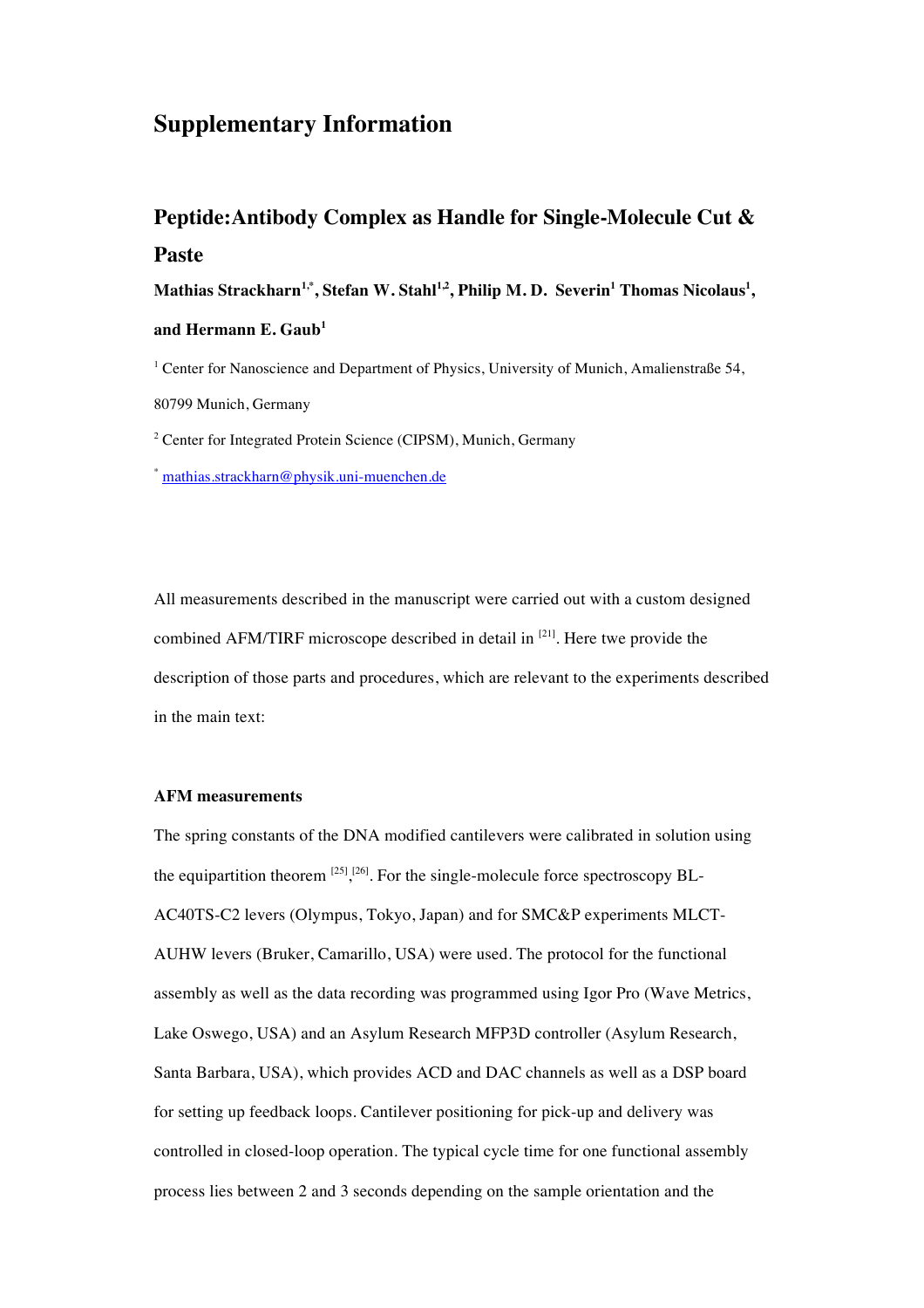traveling distance between depot and target area. The positioning feedback accuracy is  $\pm 3$ nm however long term deviations may arise due to thermal drift. Extension velocities are set to  $2 \mu$ m/s in the depot area and 200 nm/s in the target area. Force spectroscopy data was converted into force-extension curves and the most probable rupture force was obtained using a the program IGOR Pro 6.22 (Wave Metrics, Lake Oswego, USA) and a set of custom-made procedures. Rupture forces for each retraction speed were plottet in histograms and fitted with Gaussians to determine the most probable rupture forces.

### **TIRF microscopy**

The fluorescence microscopy measurements were carried out with objective-type TIRF excitation on a microscope that was especially designed for a stable combination of AFM with TIRFM  $^{[21]}$ . We excited with a fiber-coupled 637 nm diode laser (iBeam smart, TOPTICA, München, Germany) through a 100x/1.49 oil immersion objective lens (Nikon CFI Apochromat TIRF, Japan). As excitation filter, beam splitter, and emission filter a BrightLine HC 615/45, a Raman RazorEdge 633 RS, and a Chroma ET 685/70 (AHF, Tübingen, Germany) were used respectively. Images were taken with a backilluminated EMCCD camera (DU-860D, Andor, Belfast, Ireland). Fluorescence image sequences were taken at 10 Hz frame rate, gain 150, 1 MHz readout rate in frame transfer mode. The camera was operated at -75 °C.

### **Preparation of the C11L34 single chain antibody fragment**

The C11L34 single chain antibody fragment was prepared as described in <sup>[18]</sup>. The scFv construct harbored a C-terminal His tag followed by a Cys to allow for site-specific immobilization and was obtained by periplasmic expression in *E. coli* SB536. C11L34 was purified by  $Ni<sup>2+</sup>$  and immobilized antigen affinity chromatography according to standard protocols. The concentration was adjusted to 2.5 mg/ml in storage buffer containing 50 mM sodium phosphate, pH 7.2, 50 mM NaCl and 10 mM EDTA.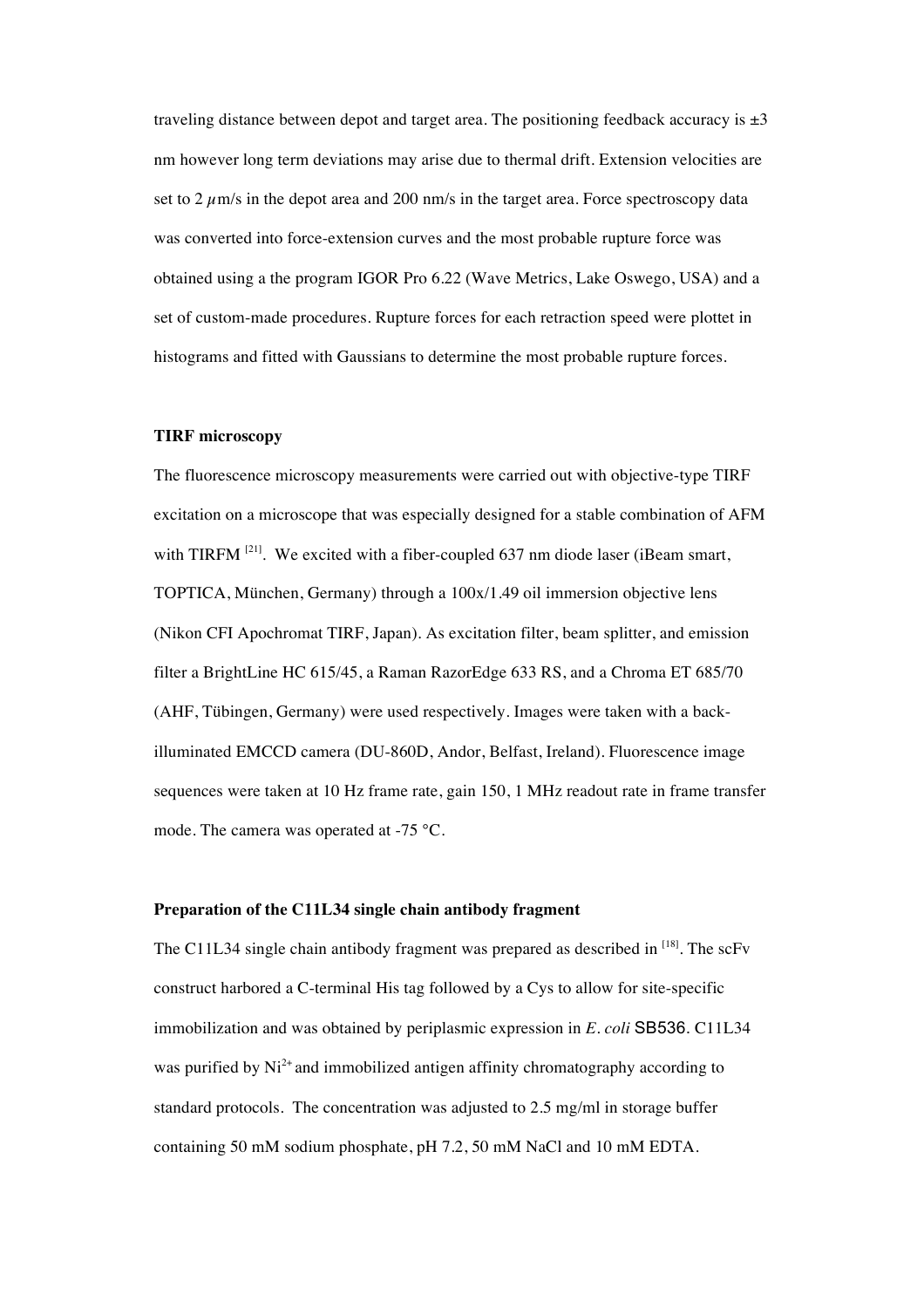#### **Preparation of GCN4 peptides**

GCN4 peptides with the sequence CYHLENEVARLKK were synthesized manually in syringe reaction chambers. 0.05 g Wang resin (Iris, Marktredwitz, Germany) were incubated with 10 eq (of the maximal loading capacity of the resin) Fmoc-L-Lys(Boc)- OH (Iris, Marktredwitz, Germany) for 4 h. The incubation was repeated for another 4 h. For the measurement of the resin loading 500  $\mu$ l of DMF (Sigma, Taufkirchen, Germany) wih 20 % Piperidine (Fluka, St. Gallen, Switzerland) were added to 3 mg of the resin. The solution was shaken for 1 h, the 3 ml DMF were added. By measuring the extinction at 300 nm of a 1:10 dilution with DMF with 20% Piperidine the resin loading was determined. Remaining hydroxyl groups on the Wang resin were blocked by esterification with acetic anhydride. All other Fmoc-protected amino acids (Iris, Marktredwitz, Germany) were added by applying the following procedure: 10 eq amino acid and 100 eq HOBT (Fluka, St. Gallen, Switzerland) were dissolved in DMF, 10 eq DIC (Fluka, St. Gallen, Switzerland) was added and the solution was shaken for 1 h. Then 10 eq DIPEA (Fluka, St. Gallen, Switzerland) were added and solution was shaken for 1h again. The process was once repeated. Then then the resin was washed with 10 ml DMF, 10 ml DCM, 10 ml Ether and 6 ml DMF, again. Fmoc protection groups were removed by incubating the resin in DMF with 20 % Piperidine for 20 min twice. The resin was then flushed with 10 ml DMF, 10 ml DCM (Carl Roth, Karlsruhe, Germany), 10 ml Ether (Sigma, Taufkirchen, Germany) and 6 ml DMF. The peptide was finally separated from the resin by 3 h shaking in 50  $\mu$ l p-Thiocresol (Fluka, St. Gallen, Switzerland), 50 µl Thioanisol (Fluka, St. Gallen, Switzerland) and 300 µl TFA (Sigma, Taufkirchen, Germany). The solution was transferred into a centrifuge tube, where the peptide was precipitated with 10 ml Ether at -80 °C. The solution was centrifuged at 4 °C and 4600 g and the pellet was washed in Ether six times. Finally the pellet was resolved in a 3:1 ddH<sub>2</sub>O/tertButanol (Sigma, Taufkirchen, Germany) solution and lyophilized.

#### **Preparation of cantilevers**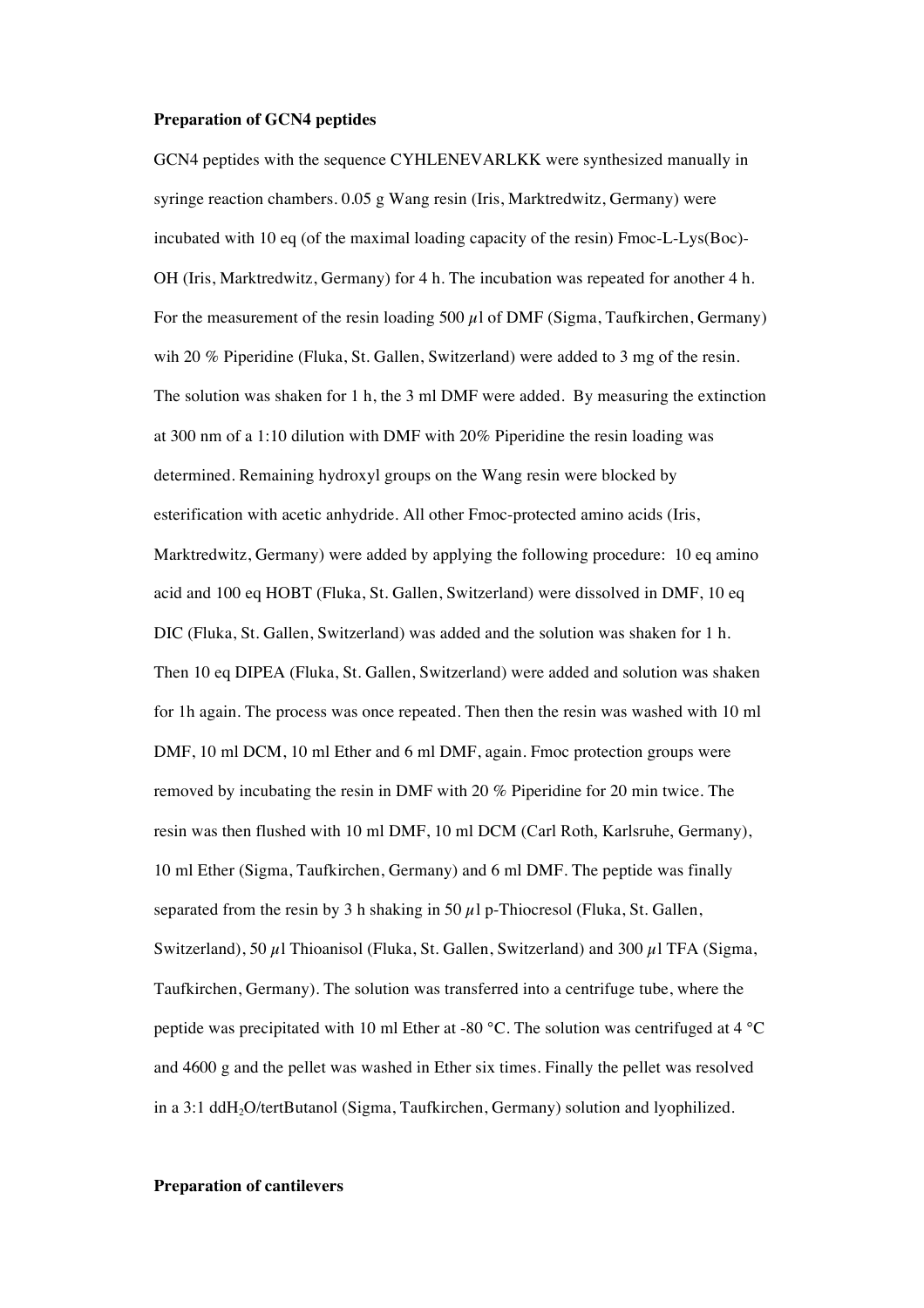Cantilevers (MLCT, Bruker, Camarillo, USA) were always oxidized in a UV-ozone Cleaner (UVOH 150 LAB, FHR Anlagenbau GmbH, Ottendorf-Okrilla, Germany). For single molecule force spectroscopy experiments and single molecule deposition they were silanized with 3-aminopropydimethylethoxysilane (ABCR, Karsruhe, Germany), baked at 80 °C, pre-incubated with sodium borate buffer (pH 8.5), PEGylated with NHS-PEG-Maleimide (MW 5000, Rapp Polymere, Tübingen, Germany), and washed with ddH2O. According to the experiment type either C11L34 antibodies at a concentration of 2.5 mg/ml or reduced thiolated transfer DNA at a concentration of 10  $\mu$ M was bound to the pegylated cantilevers at 8 °C for 2 h. Cantilevers were then washed with PBS buffer. In case of the SMC&P experiment, where molecules were assembled to the pattern of a cantilever with antibody at the tip, the cantilever was silanized with (3-

Glycidoxypropyl)trimethoxysilane (ABCR, Karlsruhe, Germany), baked at 80 °C for 30 min and incubated overnight at  $8^{\circ}$ C with  $1 \text{mg/ml}}$  aminodextrane (D1861, Invitrogen, Carlsbad, USA) in sodium borate buffer (pH 8.5). NHS-PEG-Mal was then applied to the cantilever, which was then washed in ddH<sub>2</sub>O. Subsequently C11L34 antibodies at a concentration of 2.5 mg/ml were bound to the pegylated cantilevers at 8 °C for 2 h. The cantilever was finally washed with PBS.

#### **Preparation of cover glass surfaces**

Cover glass slips were sonicated in 50% (v/v) 2-propanol and ddH2O for 15 min and thoroughly rinsed with ddH2O. They were then oxidized in 50% (v/v) sulfuric acid and hydrogen peroxide (30%) for 45 min and were then again well rinsed with ddH2O. The oxidized cover glass slips were silanized with a mixture of 2% 3-

aminopropyldimethylethoxysilane, 90% EtOH, 8% ddH2O for 1 h. Cover glasses were thoroughly rinsed with pure EtOH first and ddH2O afterwards, and were baked at 80 °C for 30 min. After 30 min soaking in 50 mM sodium borate buffer, pH 8.5 the cover glasses were treated with 50 mM NHS-PEG-maleimide (MW 5000) in the sodium borate buffer for 1 h and then rinsed with ddH2O.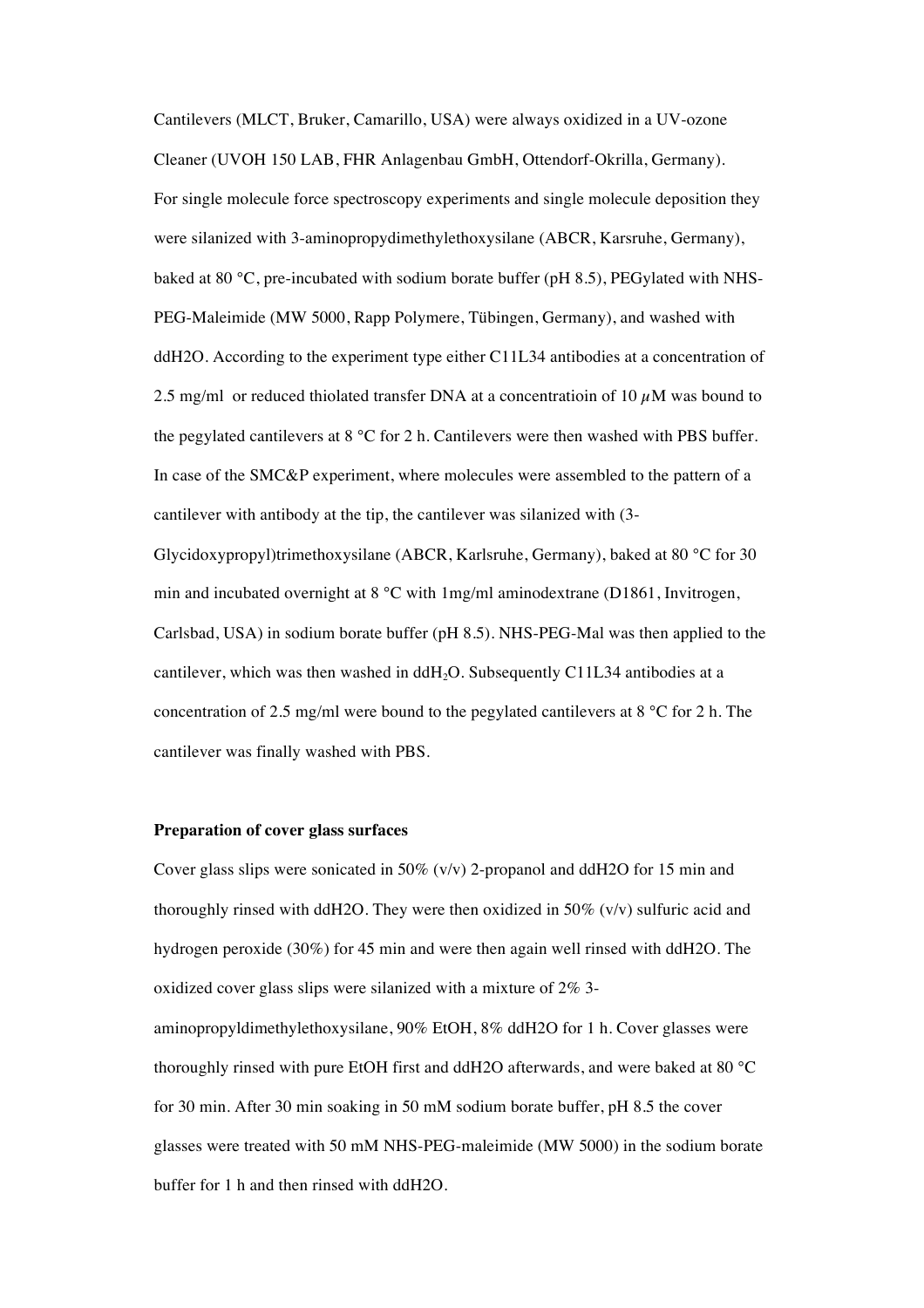In case of the SMC&P experiments depot and target oligomers were reduced, purified and dissolved again. The reduced thiolated depot and target oligomers were deposited with a microplotter (GIX, Sonoplot, Middleton, USA), nonbound DNA was washed away with ddH<sub>2</sub>O. Transfer oligomers were deposited on top of the depot area. Nonbound transfer strands were washed away with 4xPBS buffer. (Details on the microstructuring process are given in the following section.) The sample was then covered with 50 mM sodium borate buffer, pH 8.5, 500 mM NaCl, 10 mM TCEP for 30 min for deprotonation of amines and quenching of unreacted maleimides. The sample was then rinsed with 50 mM sodium borate buffer, pH 8.5, 500 mM NaCl and incubated for 1h with 10 mM NHS-PEG-Mal dissolved in 50 mM sodium borate buffer, pH 8.5, 500 mM NaCl. It was washed with PBS, then reduced GCN4 peptides at a concentration of 100  $\mu$ M in 50 mM sodium phosphate buffer, pH 7.2, 250 mM NaCl, 10 mM EDTA were added for 1 h. The sample was rinsed again with PBS.

For single molecule force spectroscopy reduced thiolated depot or target oligomers or the reduced GCN4 peptide was bound to the pegylated cover glass slips and the sample was thoroughly rinsed with water.



#### **Structuring surfaces with a Microplotter**

Due to the limited travel range of the AFM, the depot and target area have to be created in a distance of several micometers. For this reason these areas are produced by microstructuring the cover glass with a microplotter (GIX, Sonoplot, Middleton, USA). A standard glass capillary (World Precision Instruments, Inc.) with an inner diameter of 30  $\mu$ m was used, which results in spots of the diameter of 45  $\mu$ m to 50  $\mu$ m on the cover glass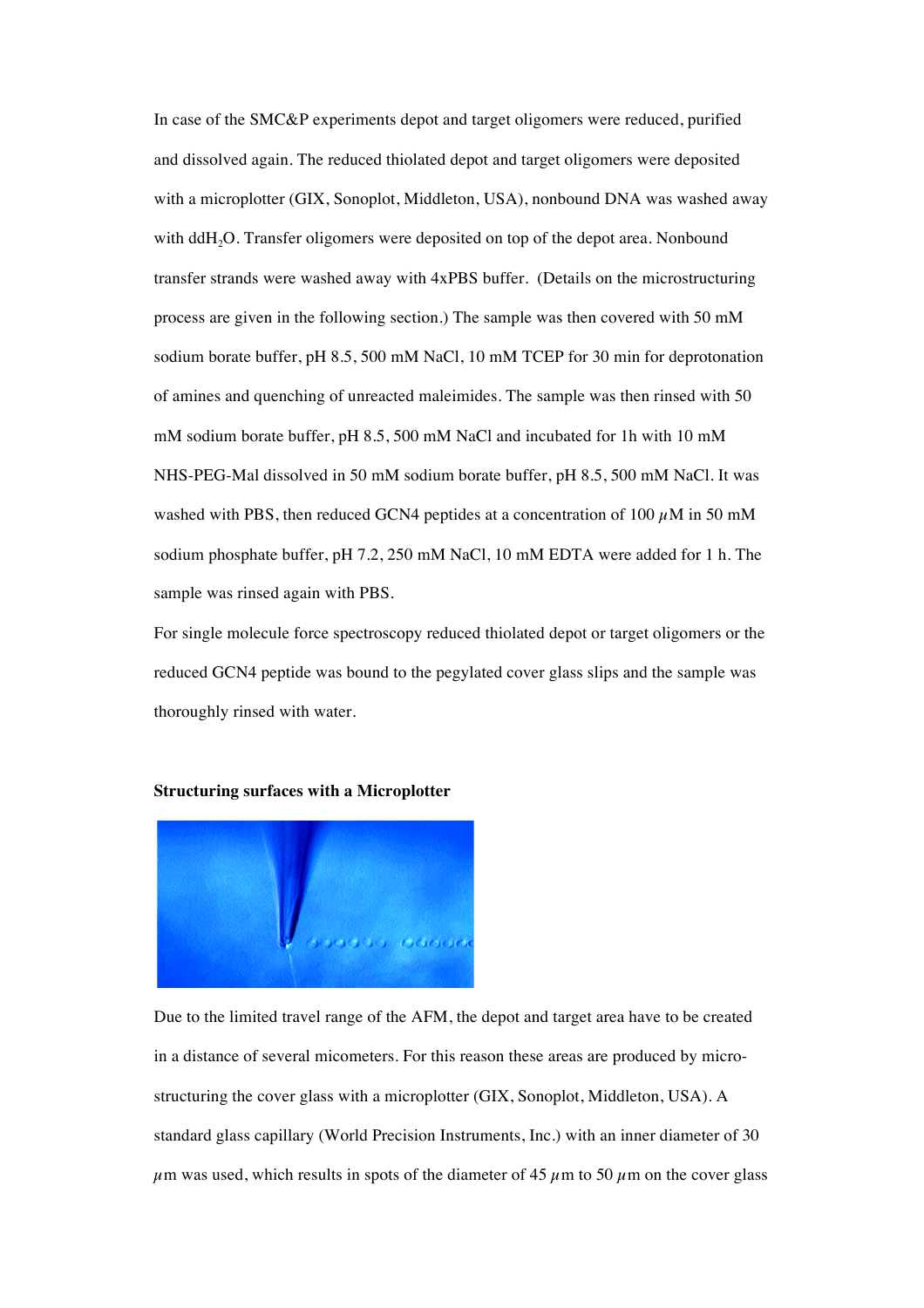(dispenser voltage 3V and 0.1 s dispensing time). The prepared DNA Oligomer solutions (see previous section) were plotted on the pegylated cover glass in two 800  $\mu$ m long lines for depot and target, which were separated by a 20  $\mu$ m to 30  $\mu$ m broad gap. After plotting the depot line, the cover glass was rinsed with 5 ml (4x PBS) directly in the sample holder without moving it. In a second step, the transfer strand was plotted onto the depot line. Operating experience showed that in the case of hybridizing DNA via Microplotter a contact time (capillary on the cover slide) of around 20 s per spot optimized the density of hybridized transfer strands. Afterwards the sample was rinsed as before. In a last step, the target strand was plotted in same manner as the depot.

### **Oligomer sequences**

thiolated depot oligomer

5' SH - TTT TTT CAT GCA AGT AGC TAT TCG AAC TAT AGC TTA AGG ACG TCA A thiolated target oligomer 5' CAT GCA AGT AGC TAT TCG AAC TAT AGC TTA AGG ACG TCA ATT TTT - SH transfer oligomer with amine and Atto647N 5' (Atto647N) - TTG ACG TCC TTA AGC TAT AGT TCG AAT AGC TAC TTG CAT GTT TTT TTT - NH2 thiolated transfer oligomer 5' TTG ACG TCC TTA AGC TAT AGT TCG AAT AGC TAC TTG CAT GTT TTT TTT - SH

- 1. H. Gumpp, S. W. Stahl, M. Strackharn, E. M. Puchner, H. E. Gaub, Ultrastable combined atomic force and total internal reflection fluorescence microscope [corrected]. *The Review of scientific instruments* **80**, 063704 (Jun, 2009).
- 2. E. Florin, Sensing specific molecular interactions with the atomic force microscope. *Biosensors and Bioelectronics* **10**, 895 (1995).
- 3. H. J. Butt, M. Jaschke, Calculation of thermal noise in atomic-force microscopy. *Nanotechnology* **6**, 1 (1995).